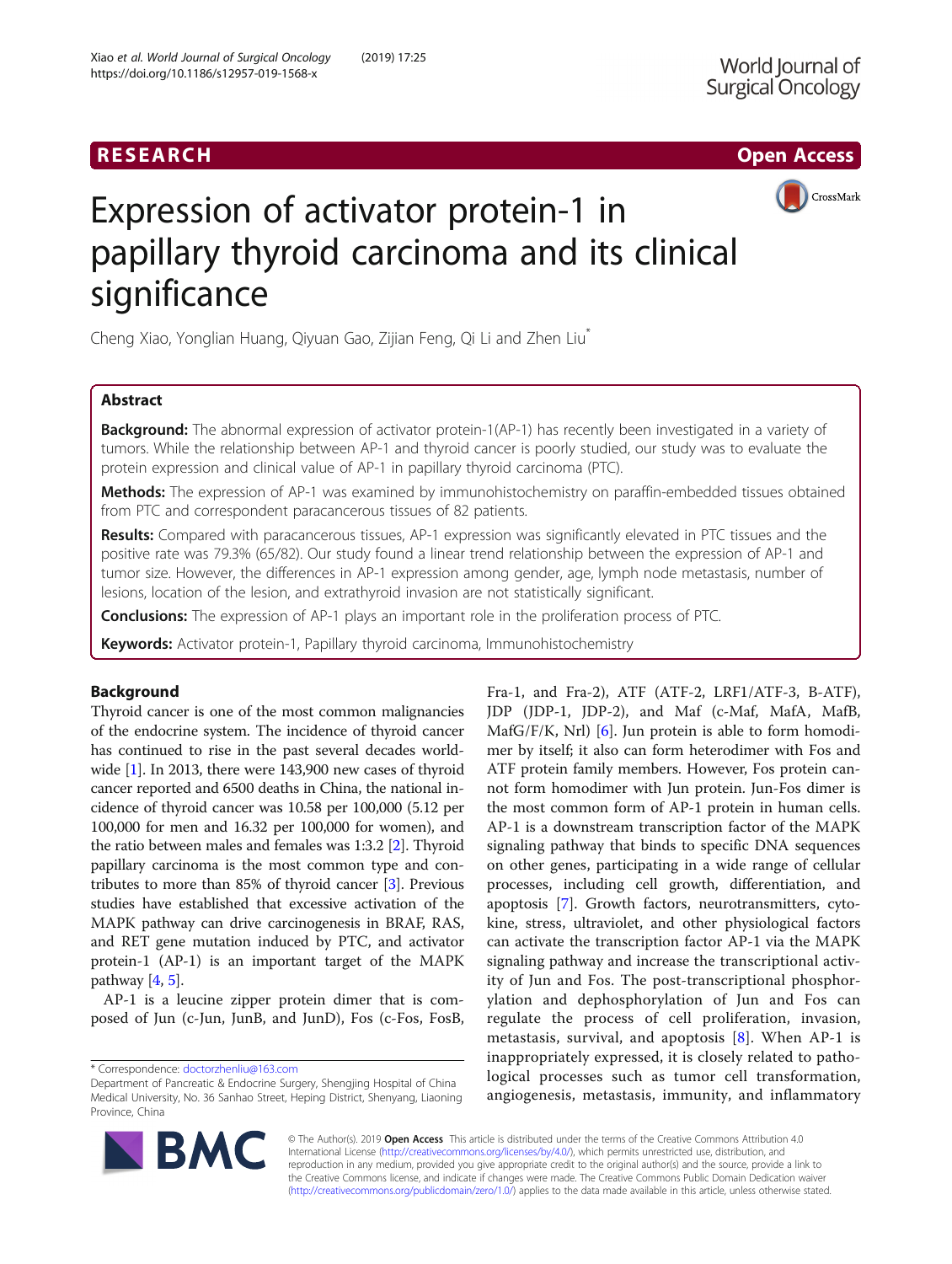diseases [[9,](#page-4-0) [10](#page-4-0)]. It has been shown that nasopharyngeal cancer tissues have increased expression of AP-1 compared with normal tissues, and it was related to the progression of tumor cells [\[11\]](#page-4-0). Blocking the transcriptional activation of AP-1 suppresses the process of breast cancer cell invasion [\[12\]](#page-4-0). Some studies have also reported that the expression of AP-1 protein is upregulated in various tumor tissues such as pancreatic cancer [\[13](#page-4-0)] and colon cancer [\[14\]](#page-4-0). However, the mechanisms of AP-1 and papillary thyroid carcinoma are not well studied. The purpose of our study is to evaluate the expression and clinical significance of AP-1 in papillary thyroid carcinoma.

## Methods

#### Tissue samples and patients

Cancer tissues and correspondent paracancerous tissues were obtained from 82 patients with PTC who underwent thyroid surgery. The histologic sections were reviewed by two expert pathologists to verify the histologic diagnosis. All samples were obtained from Shengjing Hospital of China Medical University from July 21, 2011, to July 21, 2017. Inclusion criteria were cases with complete clinical data and pathological tissue specimen. All patients in this study had signed an informed consent that their clinical and pathological data be used for research purposes. The study protocol was approved by the Clinical Research Ethics Committee of the Shengjing Hospital of China Medical University.

# Immunohistochemistry

Three-micrometer-thick, formalin-fixed sections were prepared and deparaffinized, and gradient alcohol hydration, endogenous peroxidase activity was blocked with 3% hydrogen peroxide for 15 min. Antigen retrieval was performed by boiling the slides for 8 min in citric acid buffer (pH 6.0), then cooled to room temperature. Slides were incubated with the rabbit anti-human polyclonal AP-1 antibody (dilution, 1:640; proteintech, China), at 4° overnight. Slides were rinsed with PBS and incubated with secondary antibody (goat anti-rabbit, Zhongshanjinqiao, Beijing, China) at room temperature for 30 min, stained with DAB(3,3-diaminobenzidine) (Fuzhou Maixin, Fujian, China) solution for 1–2 min, counterstained with hematoxylin, dehydrated, coverslipped, and analyzed by fluorescence microscopy. AP-1-positive staining is localized in the cytoplasm and nuclear. Known positive sections were used as the positive control, and PBS buffer was used instead of primary antibody as the negative control group.

Five high-power fields were randomly collected from each slice under an optical microscope and scored by two clinical pathologists. Immunohistochemical localization of AP-1 protein was cytoplasm and nucleus. The extent of staining was estimated on a scale of 0 to 4 (0, none;  $1, < 10\%$ ;  $2, 10\sim$ 50%; 3, 51 $\sim$  80%; 4,  $>$  80%). The intensity of staining was scored on a scale from 0 to 3 (0, no staining; 1, weak; 2, moderate; 3, strong). The immunoreactive score of AP-1 was determined by the product of extent and intensity. The score  $\geq 2$  was considered positive expression.

# Statistical analysis

Statistical analysis software SPSS 24.0 (SPSS, Inc., Chicago, IL, USA) was used for data analysis. Chi-square test was used to analyze the differences of AP-1 protein expression between PTC and paracancerous tissues. The relationship between AP-1 protein expression and clinical data characteristics in PTC was evaluated by chi-square test and Fisher's exact probability. The relationship between tumor size and AP-1 protein expression was analyzed by assessing the linear-by-linear association results in trend chi-square test of SPSS. P < 0.05 was considered as statistically significant.

# Results

# The expression of AP-1 protein in thyroid tissue

The study group included 82 patients (17 males, 65 females), with an age range of  $18~\text{--}77$  years (mean  $\pm$  $SD = 41.0 \pm 12.5$  years). There were 61 patients with lymph node metastases, and 29 patients with extrathyroid invasion. The remaining patients' characteristics are shown in Table [1](#page-2-0).

Under light microscopy, AP-1 protein was mainly expressed in the nucleus and/or cytoplasm of PTC and paracancerous normal tissues. No expression was found in the intercellular substance. The positive expression of AP-1 protein in PTC was 79.3% (65/82), which was significantly higher than paracancerous tissues (26.8%, 22/82). There was a significantly increased expression of AP-1 protein in PTC  $(P < 0.05)$  (showed as Fig. [1a](#page-2-0) and Fig. [1b\)](#page-2-0).

# Associations of AP-1 protein expression with clinical features in papillary thyroid carcinoma

AP-1 expression was significantly positively correlated with tumor size by using the trend test  $(P = 0.012)$ . But it was negatively associated with the patient's age, gender, number of lesions, location of lesions, lymph node metastasis, and extrathyroid invasion  $(P > 0.05)$ .

As shown in Fig. [2](#page-3-0), AP1-positive patients exhibited significantly larger tumor size than AP1-negative patients [2.0  $(4.5-0.7)$  cm,  $n = 65$  vs. 1.7  $(2.0-1.2)$  cm,  $n = 17$ ,  $P = 0.032$ .

# **Discussion**

AP-1 is a leucine zipper protein that is assembled through the dimerization of a characteristic bZIP domain (basic region leucine zipper) in the Fos and Jun subunits. Numerous studies have reported that the activation of transcription factor Jun and c-fos can induce the expression of cyclinD1. CyclinD1 is a member of the cyclin protein family that is involved in increasing DNA synthesis and accelerating cell cycle progression. The synthesis of cyclinD1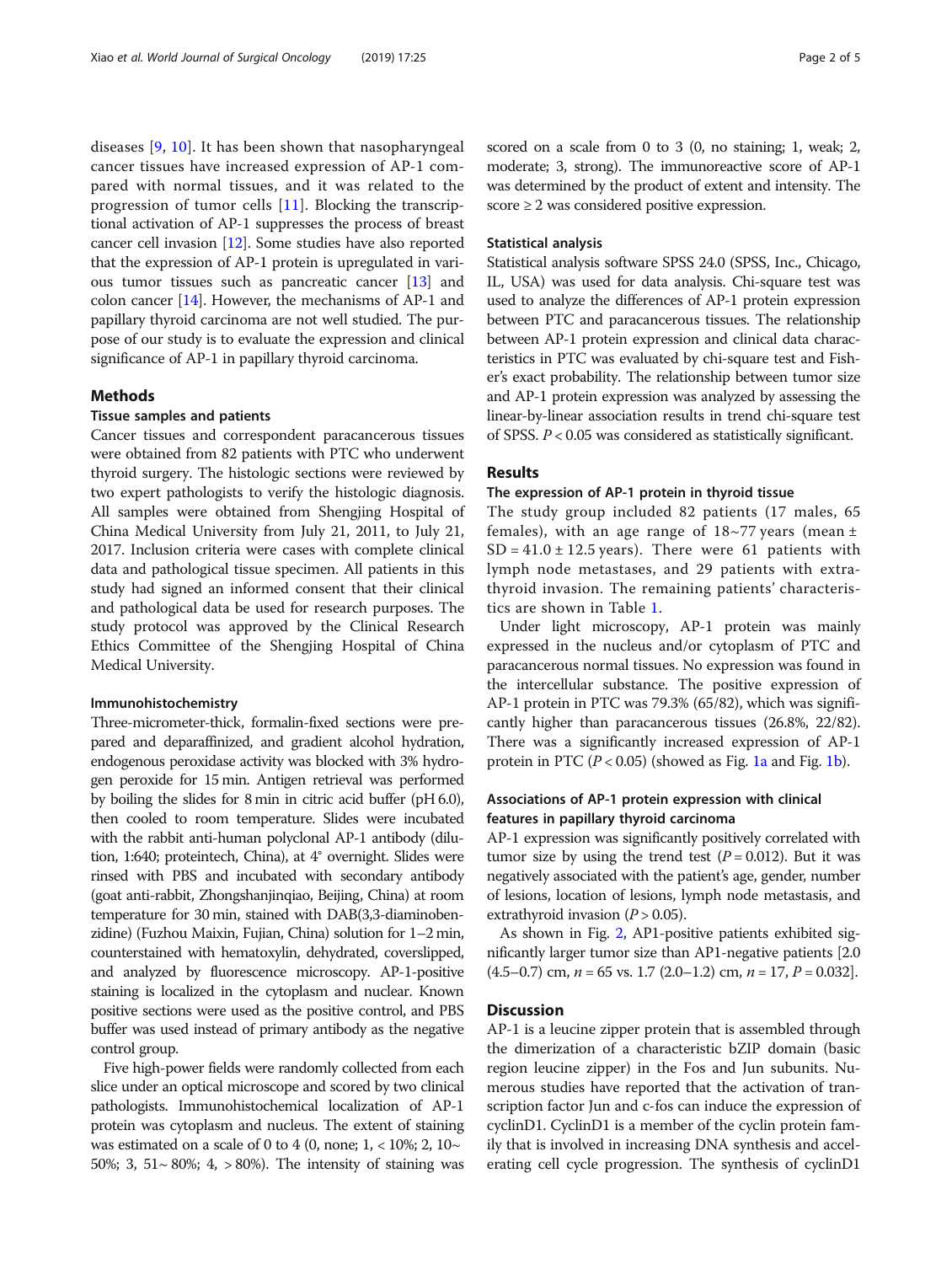| Clinical features     | $\sqrt{n}$ | AP-1 expression [cases (%)] |            | $P$ value |
|-----------------------|------------|-----------------------------|------------|-----------|
|                       |            | Positive                    | Negative   |           |
| Gender                |            |                             |            |           |
| Male                  | 17         | 11(64.7)                    | 6(35.3)    | 0.184     |
| Female                | 65         | 54 (83.1)                   | 11 (16.9)  |           |
| Age                   |            |                             |            |           |
| $\geq 55$             | 10         | 10 (100)                    | 0(0)       | 0.19      |
| < 55                  | 72         | 55 (76.38)                  | 17 (23.62) |           |
| Tumor size            |            |                             |            |           |
| $\leq$ 2 cm           | 56         | 40 (71.43)                  | 16 (28.57) | 0.012     |
| $> 2$ cm, $\leq 4$ cm | 25         | 24 (96)                     | 1(4)       |           |
| $>4$ cm               | 1          | 1(100)                      | 0(0)       |           |
| Lymph node metastasis |            |                             |            |           |
| Yes                   | 61         | 50 (82)                     | 11(18)     | 0.473     |
| <b>No</b>             | 21         | 15 (71.4)                   | 6(18.6)    |           |
| Multifocality         |            |                             |            |           |
| <b>No</b>             | 42         | 33 (78.6)                   | 9(21.4)    | 0.873     |
| Yes                   | 40         | 32 (80)                     | 8(20)      |           |
| Location of lesions   |            |                             |            |           |
| Single side           | 59         | 48 (81.4)                   | 11(18.6)   | 0.086     |
| Bilateral             | 23         | 17 (73.9)                   | 6(26.1)    |           |
| Extrathyroid invasion |            |                             |            |           |
| Yes                   | 29         | 25 (83.2)                   | 4(16.8)    | 0.657     |
| <b>No</b>             | 53         | 40 (75.5)                   | 13 (24.5)  |           |

<span id="page-2-0"></span>Table 1 Relationship between AP-1 expression and clinicopathological features in papillary thyroid carcinoma

Clinical characteristics of patients, and comparisons between expression of AP-1 and tumor size

drives the cell cycle progression from G0/G1 phase to S phase in tumor proliferation [\[15](#page-4-0)]. Ming et al. showed that IL-7 could induce cyclinD1 gene expression via an AP-1(c-Fos/c-Jun)-dependent pathway and promote lung cancer cell proliferation [\[16\]](#page-4-0). AP-1 activation also drives VEGF (vascular endothelial growth factor) expression and regulates the process of proliferation in blood endothelial cells and various tumor cells [\[17](#page-4-0)].

Previous study also reported that the expression of c-Jun, JunD, and Fra-1 protein significantly increased in human thyroid cancer tissue and played a critical role in the process of thyroid cancer cell proliferation [\[18](#page-4-0)]. However, Chen et al. suggested that the expression of AP-1 was negative to the tumor size [\[19\]](#page-4-0). We found that the tumor size of AP-1-positive group was larger than that of the negative group ( $P < 0.05$ ). By using the trend test in SPSS, we found the expression of AP-1 protein increased with tumor size in PTC  $(P = 0.012)$ . Some studies have reported that tumor size can predict persistence, recurrence, and death [\[20](#page-4-0), [21](#page-4-0)]. PTC persistence was defined as evident structural and/or biochemical residual disease until 1 year after initial surgery. Disease detected after 1 year was considered as PTC recurrence. In a retrospective analysis with a 10-year follow-up PTC cohort study  $[22]$  $[22]$  $[22]$ , the author reported that tumor size was a predictor of PTC persistence. Following the enlargement of tumor size, the risk of persistence increased. A long-term study of 1355 patients with thyroid cancers demonstrated that tumors smaller than 1.5 cm had lower 30-year recurrence and lower cancer mortality rates than those larger ones [\[23\]](#page-4-0). These data suggested that AP-1 may serve as a key factor in PTC cell proliferation. And it may also be used as a predictor for prognosis of PTC.

AP-1 is not only closely related to the process of tumor proliferation, but also influences the local invasion and distant metastasis of tumors by regulating VEGF and matrix metalloproteinase 9 (MMP-9). By using AP-1 transcription inhibitors, the proliferation and invasion of VEGF-dependent vascular endothelial cells in tumor cells could be blocked [[24\]](#page-4-0). In addition, the transcription factor AP-1 can also regulate the expression of MMP-9 by binding to the MMP-9 promoter [\[25](#page-4-0)]. Upregulation of MMP-9 expression can degrade various components of the extracellular matrix and destroy the histological barrier, causing the tumor progression and invasion [\[26,](#page-4-0) [27\]](#page-4-0). AP-1 and NF-κB are overexpressed in esophageal cancer cells. The increasing transcriptional activity of MMP9 contributes to the invasion and metastasis of esophageal cancer [\[28\]](#page-4-0). In a study of 66 patients with PTC and 40 patients with benign thyroid tumors, VEGF and MMP-9-positive expression were more frequently seen in PTC and were closely correlated to tumor size and clinical

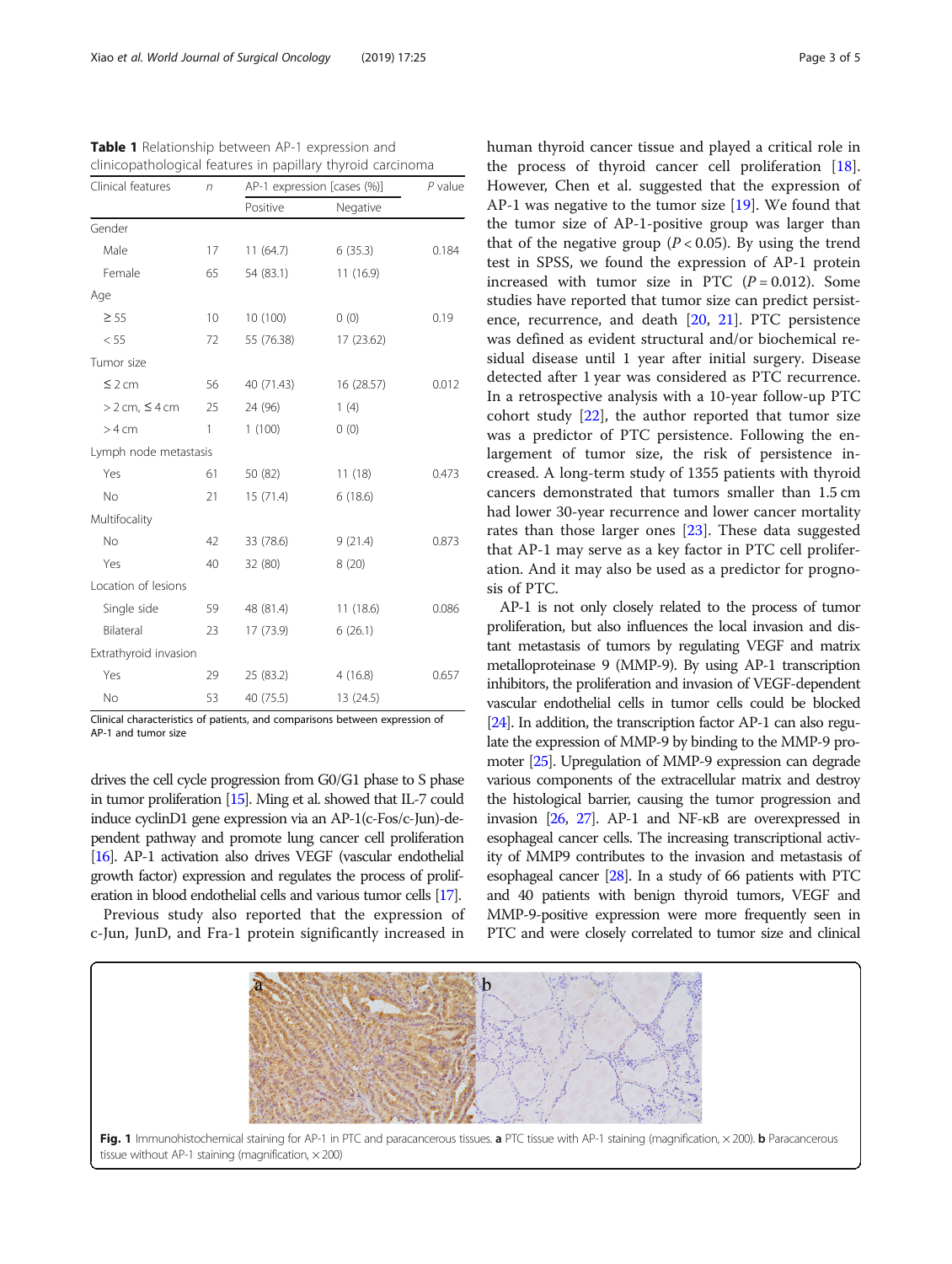<span id="page-3-0"></span>

stage [\[29](#page-4-0)]. Because of the relationship between MMP-9, VEGF, and AP-1, we guessed that expression of AP-1 contributed to the lymph node metastasis of PTC. However, our study did not find any significant difference between AP-1 expression and lymph node metastasis.

In many tumors, the oncogene Ras continuously activates and phosphorylates JNK through the MAPK signaling pathway. Activation of the transcription factor AP-1 upregulates the expression of MMP-9 and VEGF and promotes invasion and metastasis of tumor cells. On the other hand, JNK is also reported as a tumor suppressor in different types of cancer. JNK promotes apoptosis by phosphorylating c-Jun. Then, c-Jun activates the Fas apoptotic protein pathway and protease Caspase-3 to initiate apoptosis [\[30\]](#page-4-0). Meggiato et al. [[31](#page-4-0)] found that c-jun and Caspase-3 were highly expressed on human pancreatic cancer. There was also a significant correlation between caspase3 and c-Jun. Shaulian and Karin [[32\]](#page-4-0) showed that JunB upregulated the expression of tumor suppressor genes and decreased cyclinD1 expression. Mitsiades et al. [[33](#page-4-0)] demonstrated that bortezomib phosphorylated and activated c-Jun through the JNK signaling pathway, which initiated the Fas apoptosis pathway and improved prognosis by promoting apoptosis of medullary thyroid carcinoma and undifferentiated thyroid cancer cells. These results indicated that c-jun/AP-1 had a bidirectional effect on cell proliferation or apoptosis. In our study, there was no evident correlation between AP-1 expression and lymph node metastasis. It was consistent with Chen's study. But the reason was still not clear.

In conclusion, our study demonstrated that the level of AP-1 protein was significantly upregulated in PTC compared with paracancerous thyroid tissue by immunohistochemistry. The expression of AP-1 is positively correlated with tumor size. Previous study identified that tumor size was a predictor of prognosis of PTC. AP-1 may serve as an outcome predictor due to the trend relationship between AP-1 and tumor size. These results showed that the immunohistochemical evaluation of the level of AP-1 in PTC might be useful as a molecular marker for the diagnosis and prognosis of PTC. And AP-1 activation may serve as a potential factor involved in the proliferation and transformation of PTC. However, the detailed mechanism of AP-1 in lymph node metastasis, extrathyroid invasion, and apoptosis regulation in PTC has not been clarified due to its complex composition. Further studies need to be focused on this promising protein.

#### Acknowledgements

This work was supported by National Natural Science Foundation of China (Grant No. 81672644).

#### Funding

This work was supported by National Natural Science Foundation of China (Grant No. 81672644).

#### Availability of data and materials

The datasets used and analyzed during the current study are available from the corresponding author on reasonable request.

#### Authors' contributions

FJ was responsible for the literature review, and GY designed the experiments. LQ analyzed the data. XC and HY performed the experiments and wrote the paper. All authors read and approved the final manuscript.

#### Ethics approval and consent to participate

The study protocol was approved by the Clinical Research Ethics Committee of Shengjing Hospital of China Medical University.

#### Consent for publication

Not applicable.

# Competing interests

The authors declare that they have no competing interests.

#### Publisher's Note

Springer Nature remains neutral with regard to jurisdictional claims in published maps and institutional affiliations.

# Received: 11 November 2018 Accepted: 20 January 2019 Published online: 31 January 2019

#### References

- La Vecchia C, Malvezzi M, Bosetti C, Garavello W, Bertuccio P, Levi F, Negri E. Thyroid cancer mortality and incidence: a global overview. Int J Cancer. 2015;136:2187–95.
- 2. Yang L, Zheng RS, Wang N, Zeng HM, Yuan YN, Zhang SW, Li HC, Liu S, Chen WQ, He J. Analysis of incidence and mortality of thyroid cancer in China, 2013. Zhonghua Zhong Liu Za Zhi. 2017;39:862–7.
- 3. Joseph KR, Edirimanne S, Eslick GD. Multifocality as a prognostic factor in thyroid cancer: a meta-analysis. Int J Surg. 2018;50:121–5.
- 4. Xing M. Molecular pathogenesis and mechanisms of thyroid cancer. Nat Rev Cancer. 2013;13:184–99.
- 5. Chen D, Qi W, Zhang P, Zhang Y, Liu Y, Guan H, Wang L. Investigation of BRAF V600E detection approaches in papillary thyroid carcinoma. Pathol Res Pract. 2017;214:303–7.